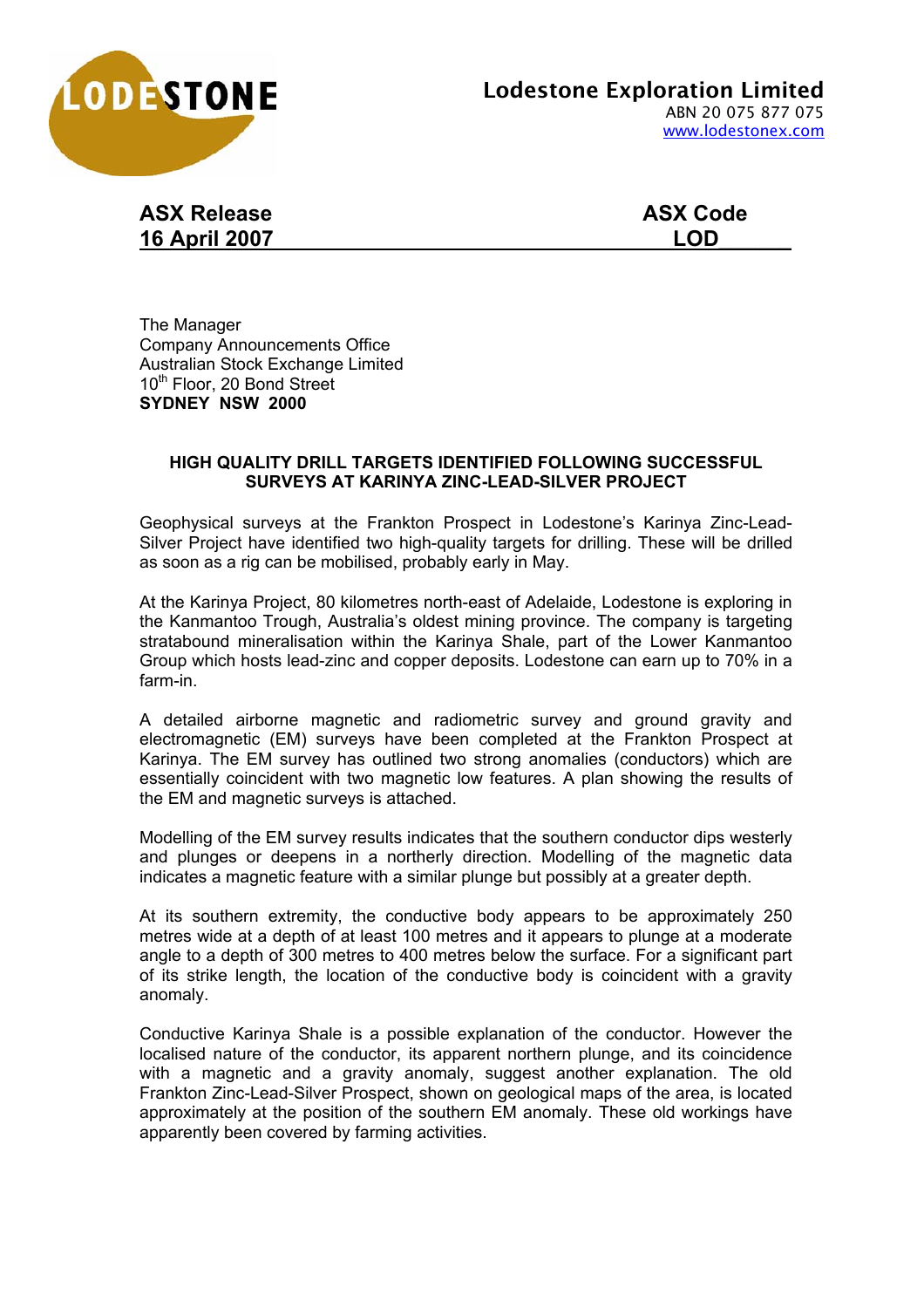The northern conductor appears to be deeper than the southern conductor. Its top is probably at least 300 metres below the surface. It is roughly similar in size to the southern conductor. Further modelling of this anomaly is to be completed.

The northern anomaly is approximately coincident with a broader more deeply sourced magnetic anomaly (see attached plan).

The two conductors are separated by cross structures and are possibly related.

Five drill holes, totalling 1000 metres or more, will target the southern conductive body and associated magnetic anomaly. And at least three holes, totalling 1500 metres, will target the northern conductive body.

Data sets underpinning this drill program were collected by:

- www.uts.com.au Magnetic Data, January, 2007
- www.daishsat.com Gravity Data, January and February, 2007
- www.outer-rim.com.au Electromagnetic Data, March and April, 2007

The successive aeromagnetic gravity and electromagnetic surveys were designed, managed, and interpreted by Dr Jovan Silic. www.flagstaff-geoconsultants.com.au

Yours faithfully,

John Meadley

John McCawley Executive Director jmccawley@lodestonex.com 0419 026 258